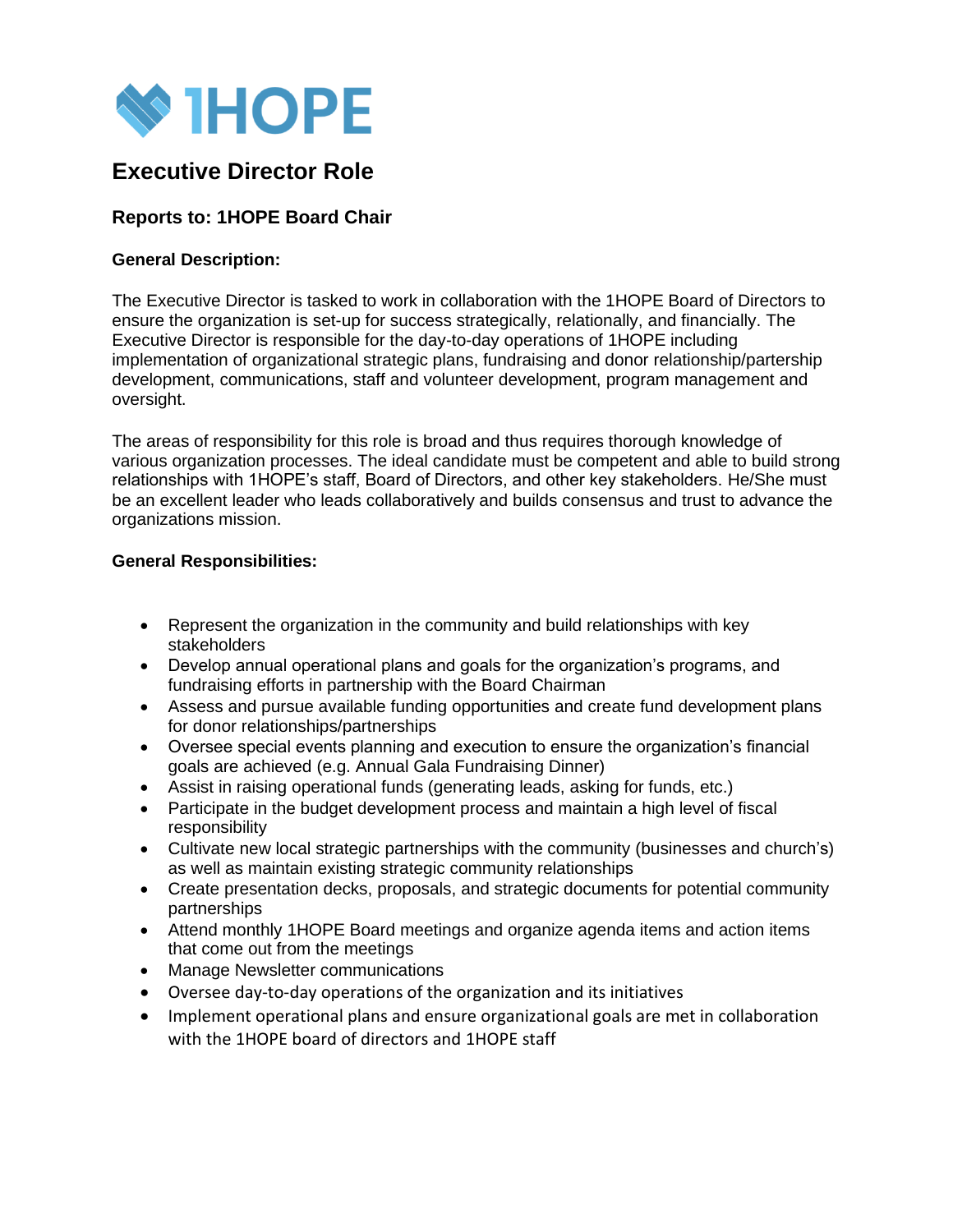

- Oversee and build strong, healthy, supportive relationships with 1HOPE staff and volunteer leaders to ensure that initiatives are advanced and program metrics are being achieved
- Identify, develop, and manage volunteer team leads for initiative areas of 1HOPE
- Develop a team-based environment to motivate and inspire staff to work collaboratively toward vision and goal
- Develop relationships with program partners (Churches, DCFS, CIP/PSG)
- Advocate for 1HOPE initiatives and programs in the community
- Oversee a multi-level web presence (Website, Facebook, Instagram, Twitter, etc.)
- Apply for local, state federal and private grants

# **Qualifications:**

- Bachelor's degree
- At least five years of related experience
- Firm sense of mission and a desire to work in the field of children and families at risk
- Proven track record in the management of organizations and relationships
- Must present strong interpersonal and presentation skills, and be a self-starter
- Excellent communication skills, including written skills
- Must be able to lead and motivate employees, partners and other constituents
- Must be creative and demonstrate ability to own his or her projects and responsibilities
- Must possess demonstrated ability to cultivate relationships with multiple internal and external constituencies
- Ability to work effectively with individuals and organizations in the public, private and religious sectors
- Must be flexible and adaptable
- Must have solid work ethic and energy, enthusiasm and optimism
- Demonstrated ability to work with people of diverse backgrounds
- Excellent time management
- Solution-oriented approach to challenges
- Experience in organizational and leadership development with a proven track-record for meeting goals and objectives